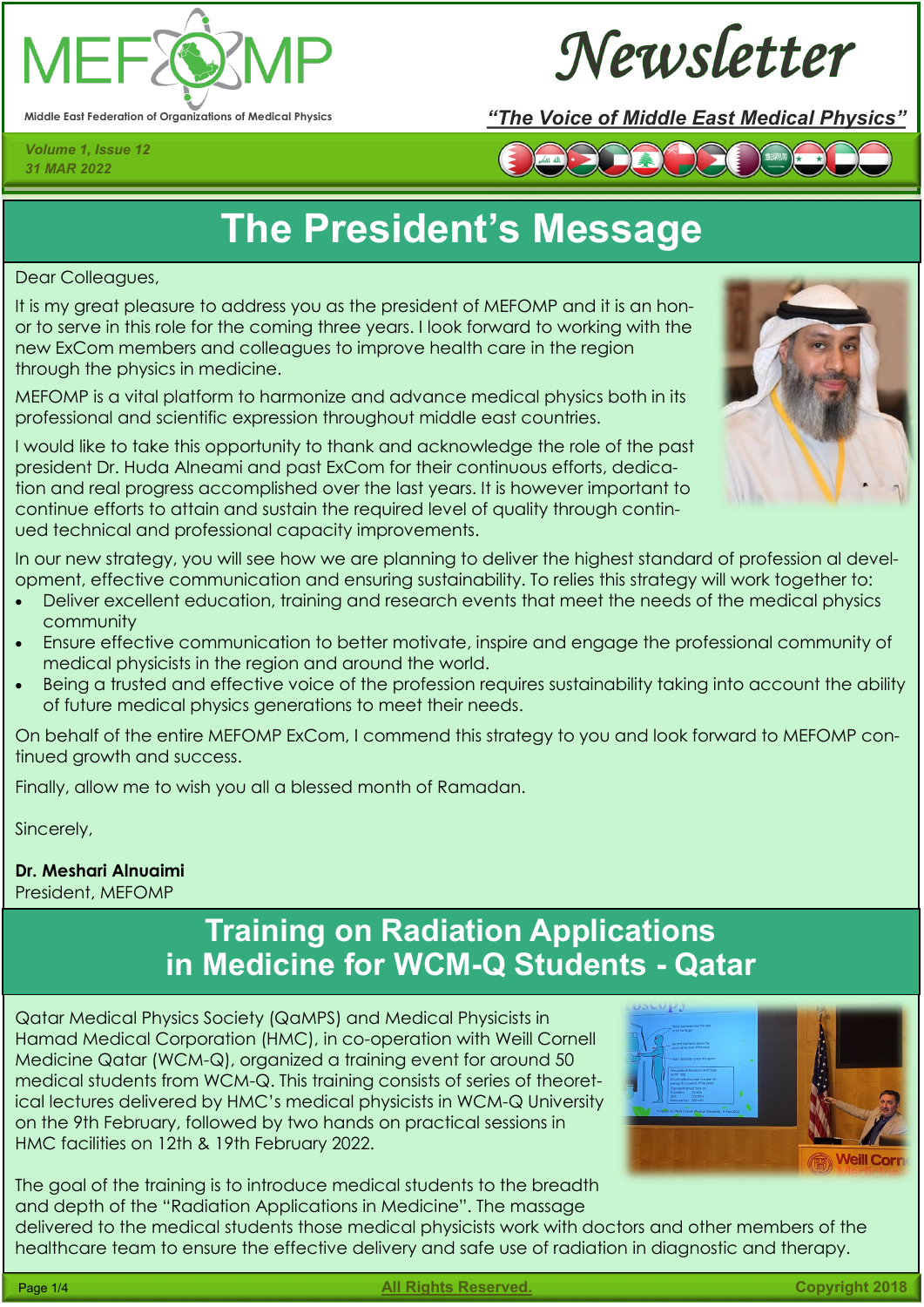## **1st MEFOMP Executive Council Meeting for 2022**

Dr. Huda Al-Naemi, Past President of the Middle East Federation of Medical Physics (MEFOMP, 2018-2022) handed over the office to the new MEFOMP President Dr. Meshari Al Nuaimi (2022-2025) at Doha, Qatar meeting last 17th March 2022. The new MEFOMP Executive Council board attended this meeting in person:

**Dr. Meshari AlNuaimi**, President (Kuwait) **Dr. Huda Al-Naemi, Past President (Qatar) Dr. Mohammad Hassan Kharita,** Vice President (Syria) **Mr. Refat Al Mazrou,** Secretary-General (Saudi Arabia) **Mr. Nabil Iqeilan,** Chair of Website & Newsletter Committee (Jordan)



The following committees' chairs attended the meeting through online: Treasurer: **Dr. Rabih Hammoud** (Lebanon) Science Committee: **Dr. Mustafa Al-Musawi** (Iraq) Education and Training Committee: **Dr. Riad Shweikani** (Syria) Professional relations Committee: **Mr. Hitahm Kanan** (Jordan) Publications Committee: **Dr. Habib Ashoor** (Bahrain) Awards and Honors Committee: **Dr. Zakyia Alrahbi (**Oman) Women in Medical Physics Committee: **Dr. Roaa Sindi** (Saudi Arabia)

The meeting focused on the handover from previous to the current ExCom. The Past President, Dr. Huda Al Naemi, wished the new MEFOMP Executive Council all the best for the their term 2022-2025 . She also praised the new members for their competence and strong capabilities.

Dr. Meshari AlNuaimi, President of MEFOMP, said in his speech that he is very grateful to the trust by the Dr. Huda for all the work, achievements, and the establishment of the strong base of MEFOMP.

# **MEFOMP embraces the power of Social Media**



Facebook Page: https://www.facebook.com/mefomp Instagram Account: https://instagram.com/mefomp

Twitter Account: https://twitter.com/mefomp

Linkedin Account https://www.linkedin.com/company/middle-east-federation-of-medical-physics

Youtube Account: https://www.youtube.com/channel/UChtOvgCZCae7uqtfOFz49Sg?sub\_confirmation

Benefits of social networking platforms have emerged during the last two decades from mere communication to platforms that show the volume of personal data provided by members on their digital networks, making them occupy a large part of people's daily lives. MEFOMP opened different social media accounts to achieve continuous communication, sharing ideas, opinions and experiences, following current events, reading stories, interacting with all publications on the pages of individuals and public figures, marketing various products and services, providing aid and supporting volunteer work, so we can say that it aims to achieve prosperity for mankind and make life more easy and convenient.



Page 2/4 **All Rights Reserved. Copyright 2018**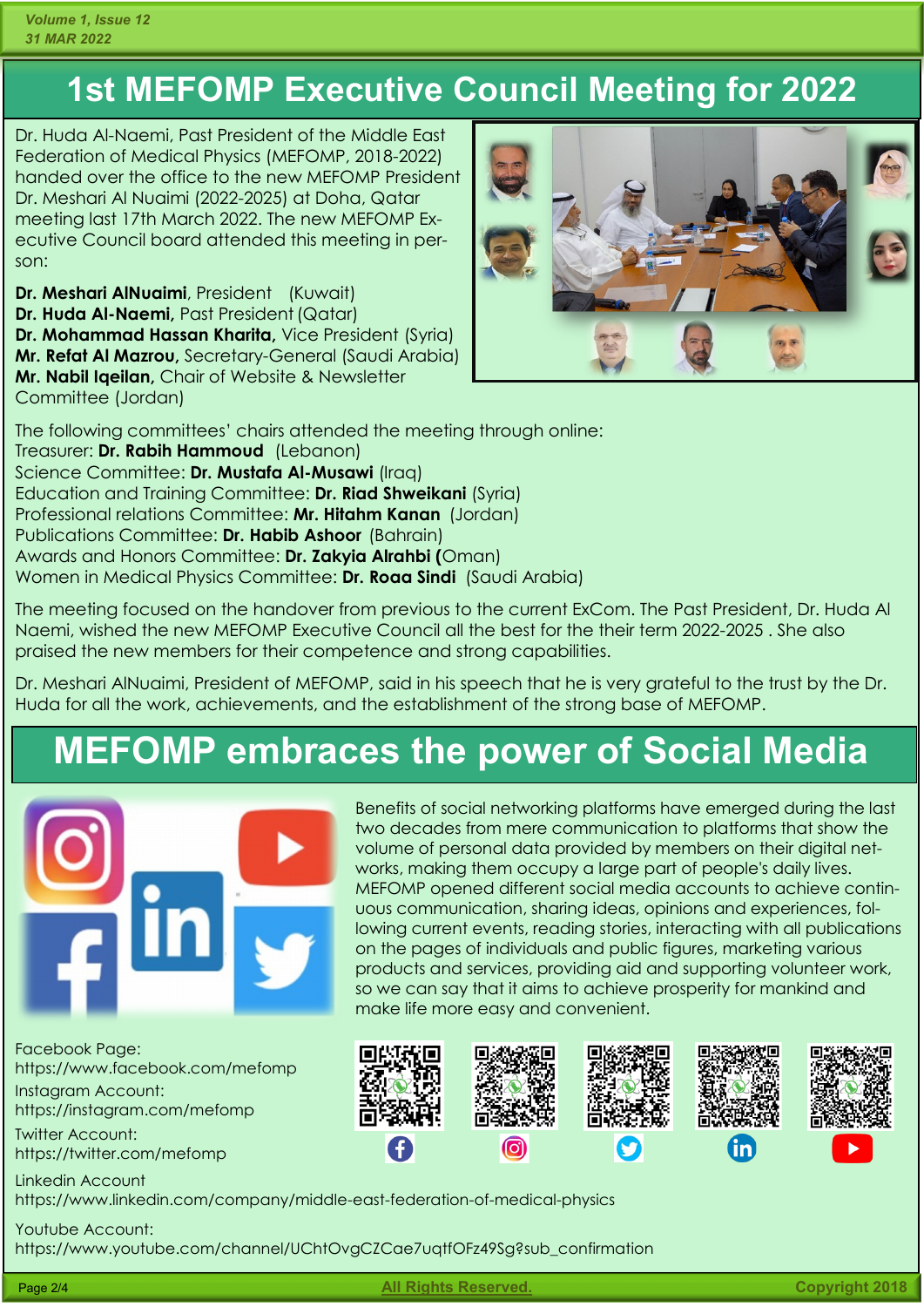## **Successful Event: MEFOMP Co-Organizer for the 1st Qatar Molecular Imaging and 9th GNMC**



The Middle East Federation of Organizations of Medical Physics (MEFOMP) in cooperation with Hamad Medical Corporation (HMC), hosted the 1st Qatar Molecular Imaging and 9th Gulf Nuclear Medicine Conference from 17 to 19 March 2022 in Doha, Qatar. This conference was co-organized by the MEFOMP and by the Gulf Nuclear Medicine Society (GNMS).

During the inauguration session, Dr. Huda Al Naemi, the MEFOMP past present and the Executive Director of HMC OHS Department, gave an important talk about the MEFOMP and the current status of Medical Physics in the Middle East.

The conference was divided into two tracks:

Main clinical track including Nuclear Medicine (NM) related clinical talks and chaired by Dr. Ghulam Syed

Parallel program for Technologists and Scientists and chaired by Dr. Huda Al Naemi

The main clinical track includes many important topics given by international speakers on subjects related to Nuclear Cardiology, Targeted Radiotracer Therapies, General Nuclear Medicine and PET/CT in Oncology.

The parallel program track includes presentations related to NM and PET fundamentals, radiation safety, quality control for NM and PET/CT machines, radiopharmaceuticals production and Quality Control as well as related software developments. International speakers, MEFOMP council and Physicist members were the main speakers for this parallel session.

This conference marked 100 attendees on-site and more than 300 virtual participants. In addition to attendees from the host country, other attendees present include colleagues from Oman, Kuwait, Bahrain, KSA and Jordan. Most of the attendees are Physicians, physicists, radio pharmacists, technologists and nurses.

This successful event was concluded on the 19th of March, 2022 with award distribution for speakers, coorganizers, and sponsors.